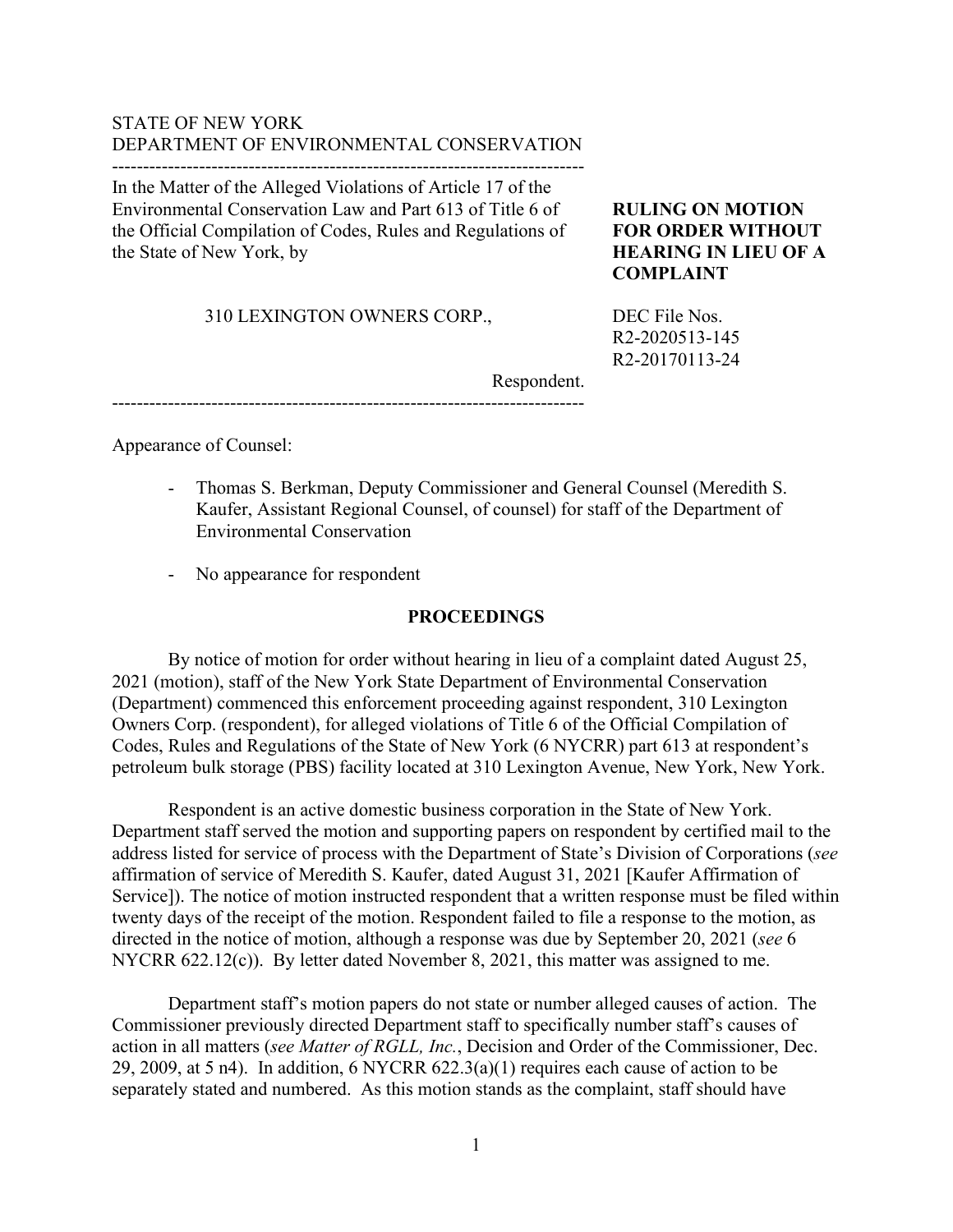separately stated and numbered each cause of action. For the purpose of the ruling, I am identifying the causes of action as expressed below.

Department staff's motion for order without hearing in lieu of a complaint alleges that respondent:

- 1. Failed to maintain an accurate PBS registration for the facility (First Cause of Action);
- 2. Failed to accurately color code the tank's fill port (Second Cause of Action);
- 3. Failed to test the tank for tightness at least annually (Third Cause of Action); and
- 4. Failed to perform weekly leak detection tests (Fourth Cause of Action).

Department staff's papers consist of a notice of motion dated August 25, 2021; motion for order without hearing dated August 25, 2021; affidavit of Moses Ajoku sworn to on August 5, 202[1](#page-1-0) (Ajoku Affidavit), attaching three exhibits<sup>1</sup>; affirmation of Meredith S. Kaufer dated August 25, 2021 (Kaufer Affirmation), attaching 12 exhibits. (*See* Appendix A attached hereto)

Staff requests that the commissioner issue an order:

- 1. "Finding that no hearing is required because no material issue of fact exists;
- 2. "Finding that Department staff are entitled to judgment as a matter of law and to the relief requested herein;
- 3. "Finding that Respondent violated 6 NYCRR 613-1.9(a) by failing to maintain an accurate facility registration with the Department [First Cause of Action];
- 4. "Ordering Respondent to correct and submit to the Department an updated copy of the facility registration with accurate information within fifteen (15) days of the service of the Commissioner's Order;
- 5. "Finding that Respondent violated 6 NYCRR 613-3.2(a)(4) for incorrectly color coding the Tank's fill port [Second Cause of Action];
- 6. "Ordering Respondent to properly color code the Tank's fill port within fifteen (15) days of the service of the Commissioner's order and submit evidence of such to the Department;
- 7. "Finding that Respondent failed to test for tightness at least annually [Third Cause of Action];
- 8. "Ordering Respondent to annually test Tank for tightness and submit evidence of the tightness test to the Department within fifteen (15) days of the service of the Commissioner's order;
- 9. "Respondent violated 6 NYCRR 613-3.3(b) by failing to perform weekly leak detection tests [Fourth Cause of Action];
- 10. "Ordering Respondent to begin conducting the required weekly leak detection tests of the Tank and submit evidence of these leak detection inspections to the Department within fifteen (15) days of the service of the Commissioner's Order, as well as keep these leak detection records on file for three (3) years;

<span id="page-1-0"></span><sup>&</sup>lt;sup>1</sup> None of the exhibits have page numbers and multiple documents are included in Ajoku Affidavit Exhibit A: the two-page 2020 Notice of Violation (NOV) which is dated May 11, 2020, and two copies of the two-page 2017 NOV dated January 5, 2017.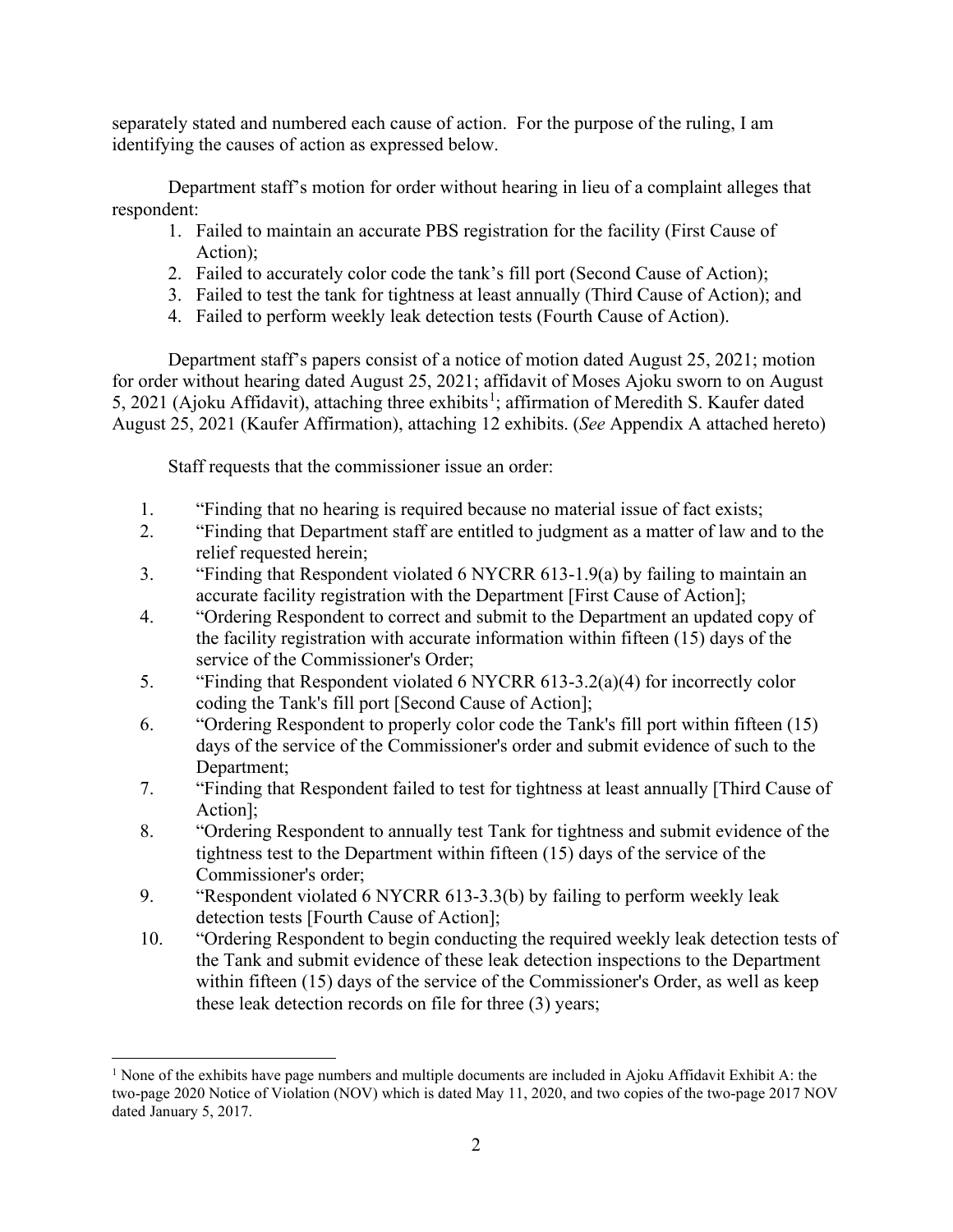- 11. "Assessing a total civil penalty of thirty-thousand dollars (\$30,000) against Respondent for violating ECL Article 17 and 6 NYCRR Part 613;
- 12. "Reserving the Department's right to take additional action for violations not specifically alleged herein; and
- 13. "Ordering such other and further relief as may be just and appropriate under the circumstances." (*See* Motion at 2-3.)

# **FINDINGS OF FACT**

- 1. Respondent is the owner and operator of a petroleum bulk storage facility having a capacity of over 1,100 gallons located at 310 Lexington Avenue, New York, New York, since at least October 2018. (*See* Ajoku Affidavit Exhibit B and Kaufer Affirmation Exhibits B and  $D^2$  $D^2$
- 2. The facility has one tank (Tank 001) that is located in the basement, encased in concrete (*see* Ajoku Affidavit ¶ 8), and holds 6000 gallons which is used to store #2 Fuel oil to be used on site. (*See* Ajoku Affidavit ¶¶ 5-6, Exhibit B; Kaufer Affirmation ¶ 17 Exhibit D)
- 3. The PBS registration certificate codes Tank 001 as "aboveground in subterranean vault with access for inspection". (*See* Ajoku Affidavit Exhibit B)
- 4. The PBS registration certificate demonstrates that Tank 001 was installed on August 29, 1979. (*See* Ajoku Affidavit Exhibit B and Kaufer Affirmation Exhibit D)
- 5. Moses Ajoku is an engineer in the Department's Region 2 PBS unit. (*See* Ajoku Affidavit  $\P\P$  1 and 3)
- 6. As part of his duties, Mr. Ajoku inspects PBS facilities in Region 2 for compliance with New York State laws including article 17 of the Environmental Conservation Law (ECL) and 6 NYCRR part 613. (*See* Ajoku Affidavit ¶ 3)
- 7. Mr. Ajoku conducted inspections of respondent's facility on December 16, 2016 (2016 Inspection), and January 30, 2020 (2020 Inspection). (*See* Ajoku Affidavit ¶ 4, Exhibit C)
- 8. Mr. Ajoku then prepared notices of violation dated January 5, 2017 (2017 NOV) which was mailed certified mail, and May 11, 2020 (2020 NOV) which was mailed regular mail. (*See* Ajoku Affidavit ¶¶ 4 and 16, Exhibit A)
- 9. During both the 2016 and 2020 inspections, Mr. Ajoku observed and documented four violations:
	- a. Respondent's registration was inaccurate as it listed the tank as above ground (*see* Ajoku Affidavit ¶¶ 7 and 8, Exhibits A, B, and C),

<span id="page-2-0"></span><sup>&</sup>lt;sup>2</sup> Ajoku Affidavit Exhibit B contains a copy of the PBS Registration Certificate and a Facility Information Report dated May 13, 2020. Kaufer Affirmation Exhibit D is a Facility Information Report dated May 13, 2020.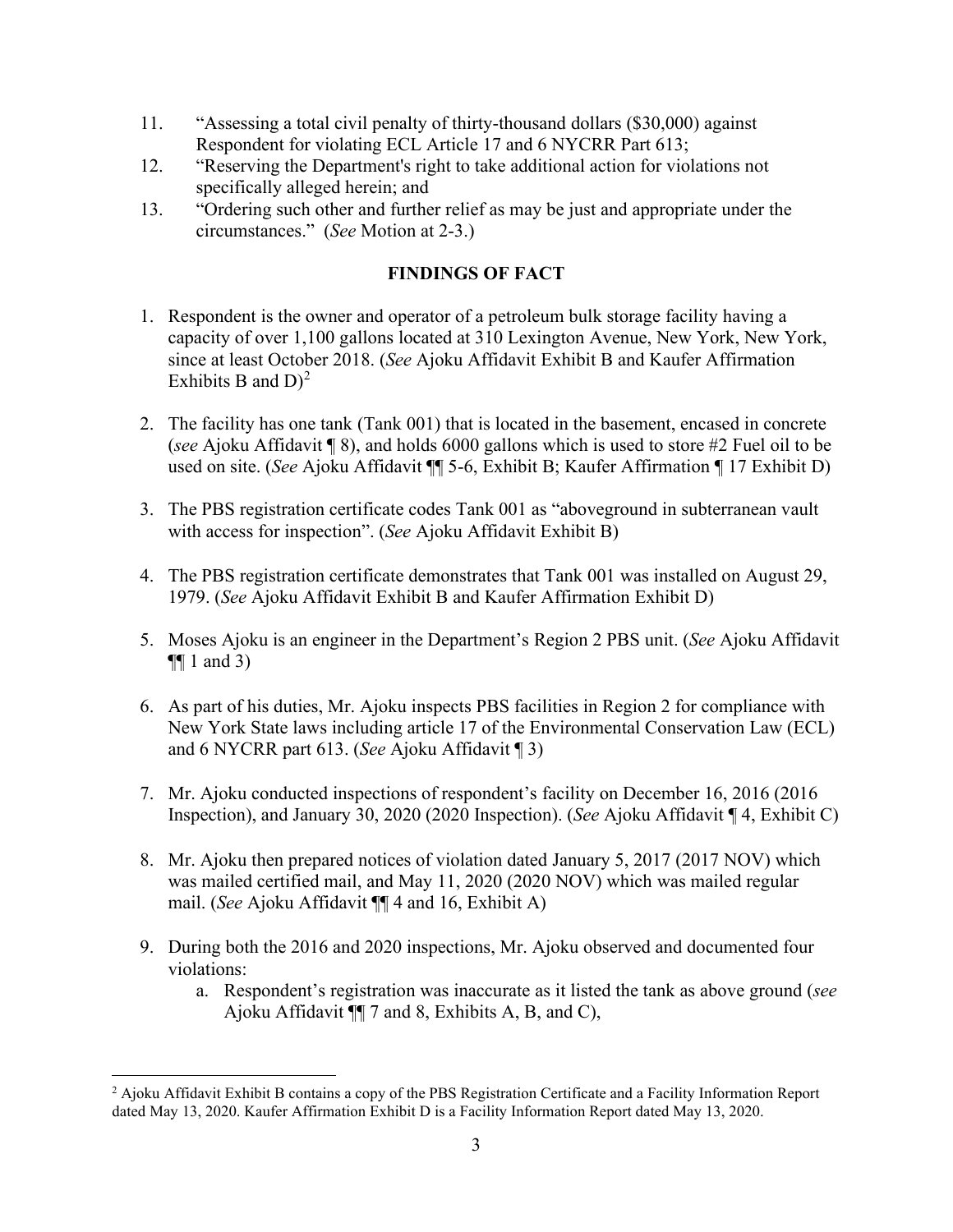- b. Respondent failed to color code Tank 001's fill port (*see* Ajoku Affidavit ¶ 10, Exhibits A and C),
- c. Respondent failed to perform a tank tightness test at least annually (*see* Ajoku Affidavit ¶ 12, Exhibits A and C), and
- d. Respondent failed to do weekly leak detection tests for piping and weep hole monitoring. (*See* Ajoku Affidavit ¶ 14, Exhibits A and C)
- 10. Respondent was directed in both the 2017 NOV and 2020 NOV to correct the violations and submit evidence of the corrective actions by the deadlines listed in each NOV. (*See* Ajoku Affidavit Exhibit A)
- 11. As of August 5, 2021, respondent has not provided the Department any documentation regarding the corrective actions required by the 2017 or 2020 NOVs. (*See* Ajoku Affidavit ¶ 18)
- 12. As shown by the affirmation of service of Meredith S. Kaufer, respondent was served by certified mail the motion for order without hearing on August 25, 2021. (*See* Kaufer Affirmation of Service)
- 13. As per the USPS tracking information, respondent received the motion papers on August 30, 2021. (*See* Affirmation of Service Exhibit A [USPS Tracking Form for Tracking No. 70181830000064141501]). Respondent failed to respond to the motion.

### **DISCUSSION**

Section 622.12 of 6 NYCRR provides for an order without hearing when upon all the papers and proof filed, the cause of action or defense is established sufficiently to warrant granting summary judgment under the CPLR in favor of any party. "Summary judgment is appropriate when no genuine, triable issue of material fact exists between the parties and the movant is entitled to judgment as a matter of law" (*Matter of Frank Perotta*, Partial Summary Order of the Commissioner, January 10, 1996, at 1, *adopting* ALJ Summary Report.)

CPLR 3212(b) provides that a motion for summary judgment shall be granted, "if, upon all the papers and proof submitted, the cause of action or defense shall be established sufficiently to warrant the court as a matter of law in directing judgment in favor of any party." Once the moving party has put forward a *prima facie* case, the burden shifts to the non-movant to produce sufficient evidence to establish a triable issue (*see Matter of Locaparra*, Commissioner's Decision and Order, June 16, 2003).

Respondent has not submitted any response to Department staff's motion and therefore has failed to provide any material fact that would require a hearing. On an unopposed motion for order without hearing, the issue is whether Department staff has established its entitlement to summary judgment on the violations alleged in the motion (*see Matter of Edelstein*, Order of the Commissioner, July 18, 2014, at 2; *see also Matter of Hunt*, Decision and Order of the Commissioner, July 25, 2006, at 7 n2).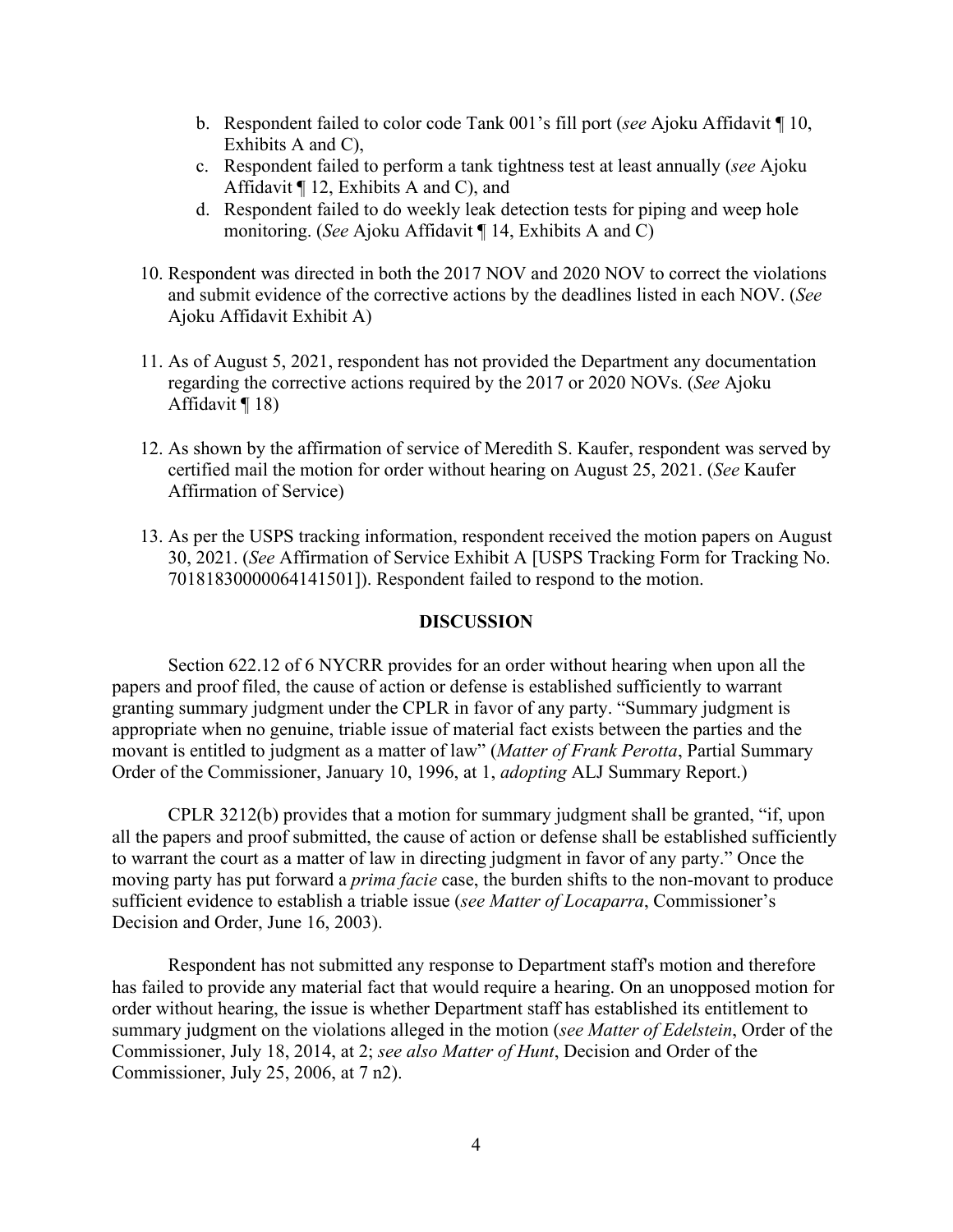Pursuant to 6 NYCRR 622.12(a), Department staff has supported its motion for an order without hearing with the affidavit of Moses Ajoku, an engineer in DEC Region 2 PBS unit. Mr. Ajoku conducted the PBS inspections and has reviewed the records maintained by the Department.

As a preliminary matter, a description of the liability requirements of the part 613 subparts will assist in the discussion below. Subpart 613-1 of 6 NYCRR imposes registration requirements on the owner of the facility. Pursuant to 6 NYCRR subparts 613-2 and 613-3, the tank and operating requirements of the subparts are imposed on the facility. Whenever the regulations impose a requirement on a facility that requirement is imposed "on every operator and every tank system owner at the facility, unless expressly stated otherwise" (*see* 6 NYCRR 613-1.2[d]). I also note that Tank 001 was installed on August 29, 1979, and therefore the tank is part of a category 1 tank system (*see* 6 NYCRR 613-1.3[e]). [3](#page-4-0)

Based upon a review of the affirmation, affidavit, and exhibits attached hereto, I conclude that the Department staff's proof presents a *prima facie* showing, in part, as discussed below.

#### First Cause of Action

Department staff alleges that respondent has failed to maintain an accurate registration, because the tank is encased in concrete and, therefore, considered an underground tank, regardless of the tank's above ground location (*see* Ajoku Affidavit ¶ 8). The PBS registration filed in 2018 codes the tank as above ground (*see* Finding of Fact No. 3).

Pursuant to 6 NYCRR 613-1.9(a), the facility owner must ensure that the registration information, including the tank system information, is accurate. Department staff has made a *prima facie* showing that respondent is the facility owner and the PBS Registration Certificate issued on October 9, 2018, and expiring on July 7, 2022, contains inaccurate information in violation of 6 NYCRR 613-1.9(a).

Accordingly, Department staff's motion for order without hearing on the first cause of action is granted.

#### Second Cause of Action

Department staff alleges that the fill port on Tank 001 is not color coded correctly. Department staff offers photos from the 2016 inspection as proof of this violation (*see* Ajoku Affidavit Exhibit C). Pursuant to 6 NYCRR 613-3.2(a)(4), the facility must color code the fill port. As discussed above, the requirement of the facility is imposed on the operator and tank owner.

Department staff does not offer the 2020 Inspection report as evidence but does document the violation in the 2020 NOV (*see* Ajoku Affidavit ¶ 10 and Exhibit A). Department

<span id="page-4-0"></span><sup>3</sup> Category 1 tanks are those tanks installed before December 27, 1986; Category 2 installed between December 27, 1986, and October 11, 2015; and Category 3 tanks were installed after October 11, 2015. (*See* 6 NYCRR 613- 1.3[e][f] and [g]).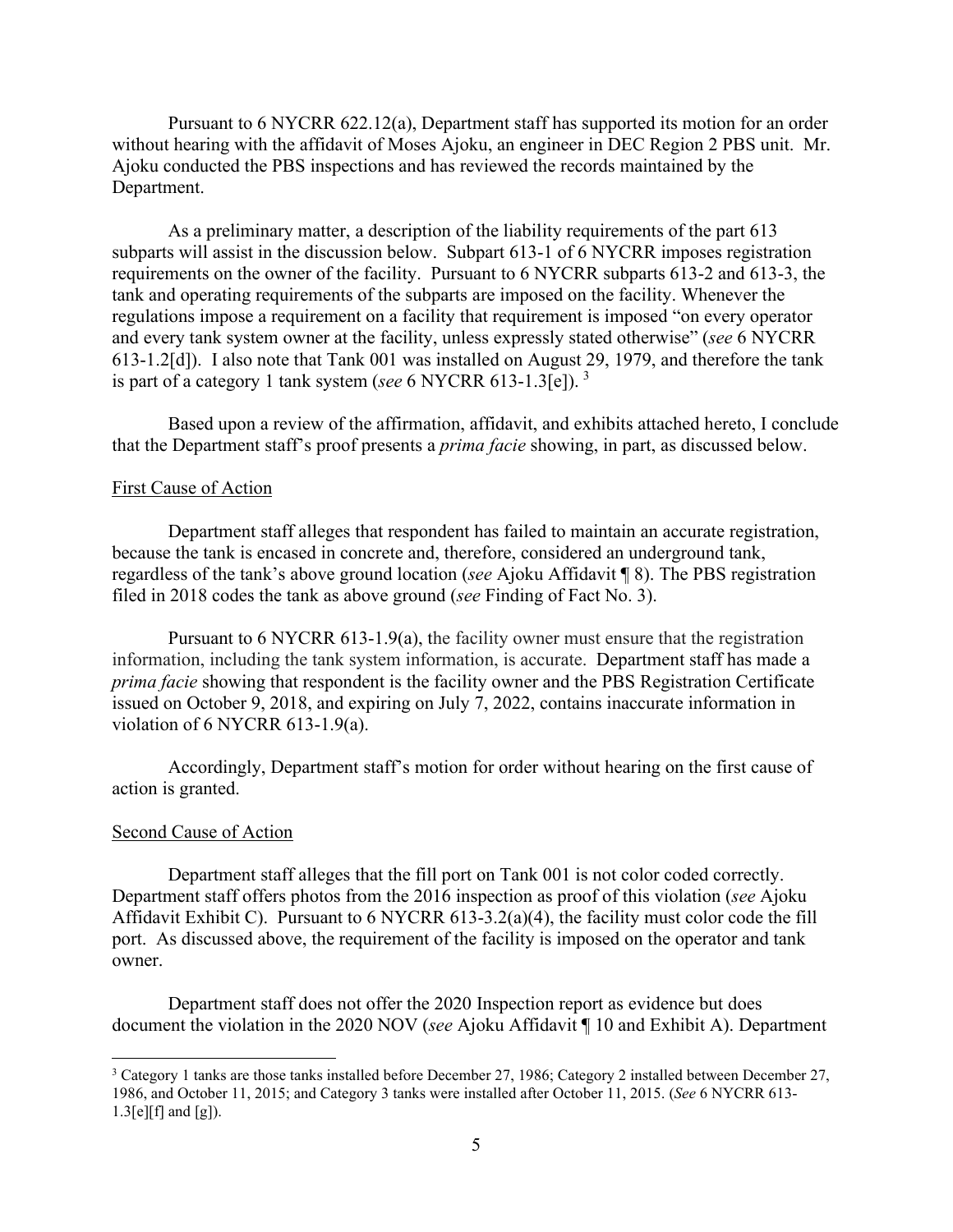staff noted that respondent failed to provide any information to show respondent has corrected this violation as of August 5, 2021. I conclude that Department staff has made a *prima facie* showing that respondent is the facility operator, and the fill port was not properly color coded in violation of 6 NYCRR 613-3.2(a)(4).

Accordingly, Department staff's motion for order without hearing on the second cause of action is granted.

#### Third Cause of Action

Department staff alleges that respondent has not conducted the annual tank tightness testing. Department staff offers the 2016 Inspection, 2017 NOV, and 2020 NOV for its proof (*see* Ajoku Affidavit ¶ 12 and Exhibit A). Pursuant to 6 NYCRR 613-3.3(b)(1)(i), the facility is required to conduct annual tightness testing.

I conclude that Department staff has made a *prima facie* showing that respondent, as the facility operator, failed to conduct annual tank tightness testing on a tank that is part of a category 1 tank system and, accordingly, respondent violated 6 NYCRR 613-3.3(b)(1)(i).

Accordingly, Department staff's motion for order without hearing on the third cause of action is granted.

#### Fourth Cause of Action

6 NYCRR 622.3(a)(1)(ii) states that the complaint must reference "the particular sections, subsections, paragraphs and subparagraphs of the statutes, rules and regulations alleged to have been violated." Department staff has simply plead "respondent violated 6 NYCRR 613- 3.3(b) by failing to perform weekly leak detection tests" (*see* Motion p 3 ¶ IX). This subsection is voluminous, dealing with tanks, piping, installation, and other factors related to an underground storage system. While the 2017 NOV states 6 NYCRR 613-3.3(a)(1) and 3.3(b)(2) were violated as leak detection related to piping was not done (*see* Ajoku Affidavit Exhibit A 2017 NOV) and the 2020 NOV states that  $6$  NYCRR  $613-3.3(b)(1)(i)(c)$  was violated as weep hole monitoring was not performed (*see* Ajoku Affidavit Exhibit A 2017 NOV), neither of these were appropriately pleaded in the motion. As such, this pleading does not meet the level of specificity required under the regulations.

Department staff has not made a *prima facie* showing in regard to the fourth cause of action as staff has failed to clearly state the regulation alleged to have been violated.

Accordingly, the Department's motion for order without hearing on the fourth cause of action is denied.

#### **PENALTY**

Department staff includes the PBS penalty schedule (see Kaufer Affirmation Exhibit J) as an exhibit but provides no guidance as to how it was applied to calculate the penalty in this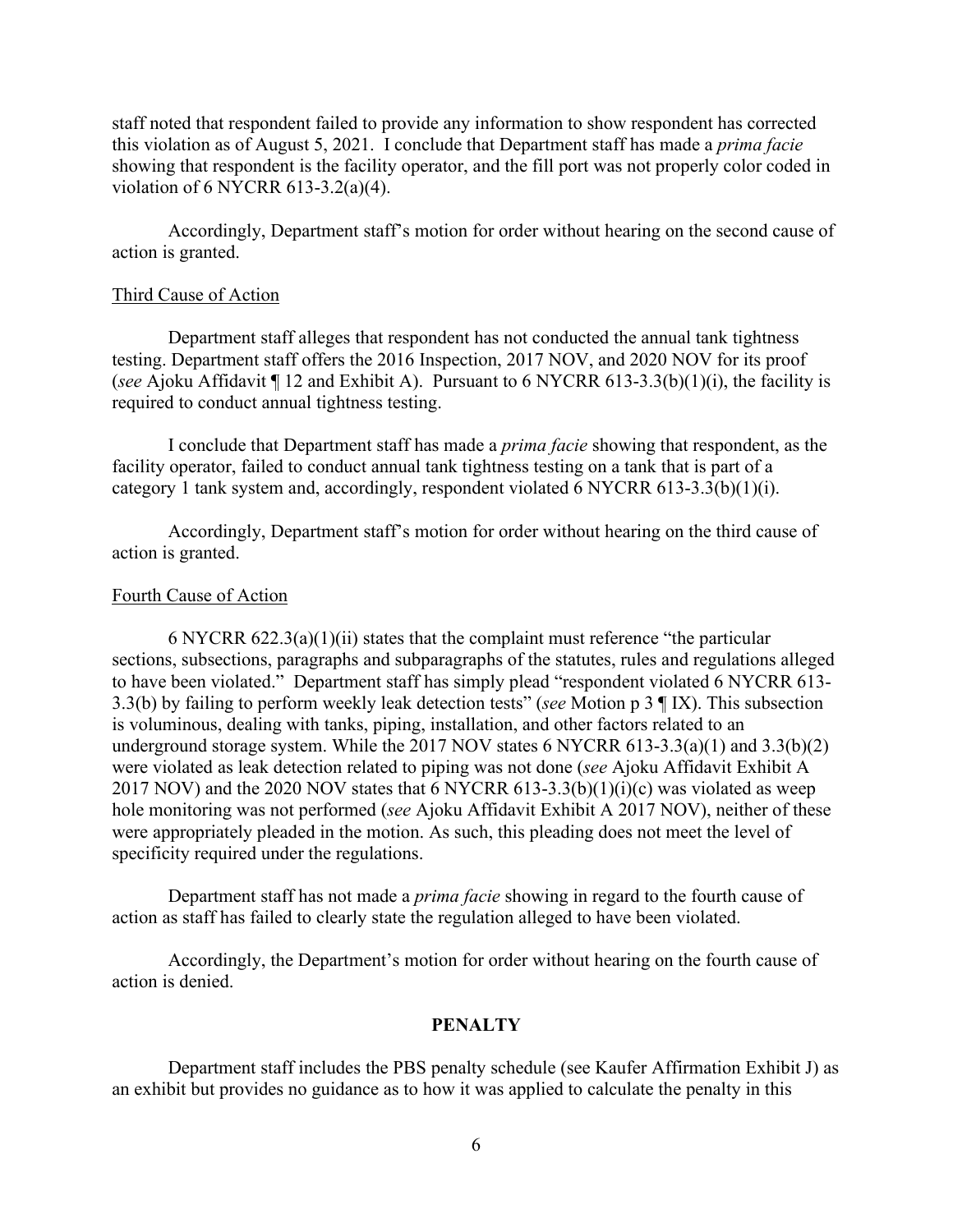matter. With no information as to how the \$30,000 requested penalty applies to the causes of action, I cannot rule on how much penalty to assess for each violation found. Additionally, as the PBS Registration Certificate became effective on October 9, 2018, Department staff has also not established that respondent was the facility owner or operator prior to October 2018, and therefore, I cannot determine the duration of each violation found.

Because of these deficiencies, a hearing must be held to determine the penalty in this matter.

# **RULING**

Based on the foregoing, my ruling on Department staff's motion is as follows:

- 1. Department staff's motion for order without hearing in lieu of a complaint dated August 25, 2021, is granted on the issue of liability against respondent 310 Lexington Owners Corp., on the following violations:
	- a. 6 NYCRR 613-1.9(a) for failing to maintain an accurate PBS registration;
	- b. 6 NYCRR 613-3.2(a)(4) for failing to properly color code the fill port; and
	- c. 6 NYCRR  $613-3.3(b)(1)$  for failing to annually test tank tightness.
- 2. Department staff's motion for order without hearing in lieu of complaint on Department staff's fourth cause of action alleging respondent failed to perform weekly leak detection tests is denied.
- 3. I reserve on ruling on the civil penalty and relief requested in Department staff's motion for order without hearing in lieu of a complaint until a hearing is held on the remaining cause of action and penalty.

Accordingly, Department's motion for order without hearing in lieu of a complaint is granted in part, as detailed herein. I will schedule a hearing on the fourth cause of action, and the requested civil penalties and relief.

> $\sqrt{s}$ Jennifer M. Ukeritis Administrative Law Judge

Dated: March 31, 2022 Albany, New York